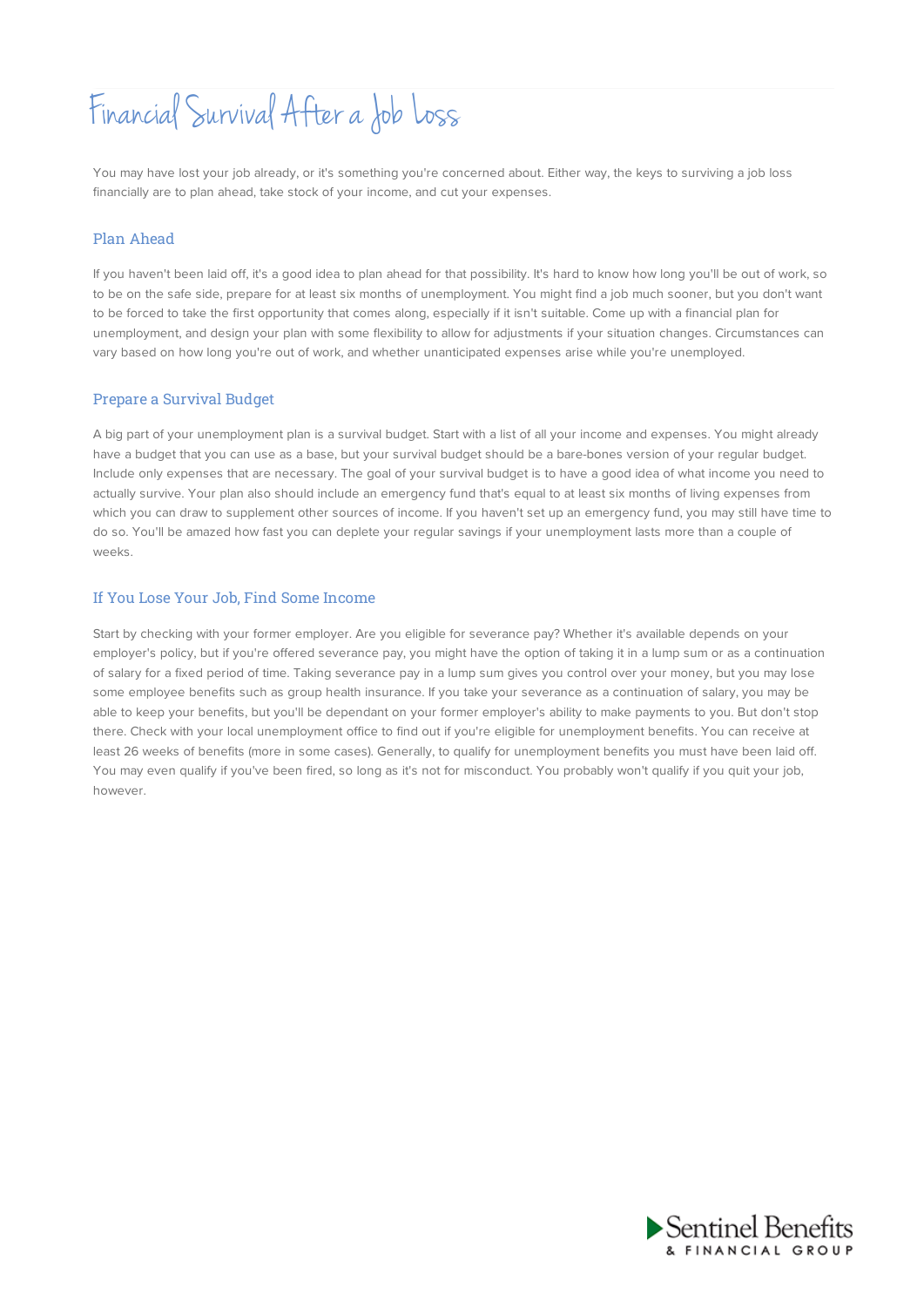#### Reduce Your Expenses

If you're unemployed, you may find that your income won't support your current expenses. Aside from reducing your debt by selling big-ticket items like your car or house, there are other things you can do to minimize your living expenses. One of your first considerations should be to identify and discontinue discretionary expenses. Such items as magazine subscriptions, health club memberships, extra phone services, credit cards you don't use that have an annual fee, dining out regularly, and extra pay services on your cable television are examples of some of the expenses you can trim from your budget. You also may have to put off that planned vacation until you're back on your "working" feet.

#### Talk With Your Creditors

Another way to cut your expenses is to try negotiating with your creditors to lower interest rates on your credit cards, defer a payment or two on your car loan, or reduce your monthly payments temporarily. You also may be able to lower your home mortgage monthly payments by refinancing to a lower rate (if you can qualify in spite of your job loss), or by negotiating a longer repayment period. You'll have to admit that you're facing some financial difficulty due to your job loss, but if your credit is good, now's the time to make the calls--not when you fall behind in your payments. Along those same lines, check with your mortgage company or credit card companies or look at your billing statements to find out if you have credit insurance. Credit insurance will make your bill payments when you're unemployed. However, you may have to wait a while before receiving benefits. While technically not an expense, you can also decrease your spending by reducing your contributions to retirement or education funds. However, the less you contribute now, the less you'll have for retirement or college, so this option should be a last resort. But you might be able to make up for the reduction in contributions by increasing payments to those funds when you're back on your feet financially.

#### Increase Your Income

You've cut your expenses and spending as much as possible, but you still don't have enough income. Here are some ideas that might help you meet your expenses while unemployed. Consider a part-time or temporary job. This will provide another source of supplementary income while you search for your next full-time job. And your part-time job could turn out to be your next fulltime job--or at least it might lead to another opportunity with another potential employer. Also, your spouse or partner may be able to get a job if he or she is not already working, or pick up more hours at a present job. Another income-generating option is borrowing from the cash value of your life insurance policies. But you'll be limited as to how much you can borrow by the amount of cash available and other policy restrictions. And you'll be charged interest on the borrowed funds, so if you don't repay the loan, it can reduce your death benefit or even cause the insurance to lapse.